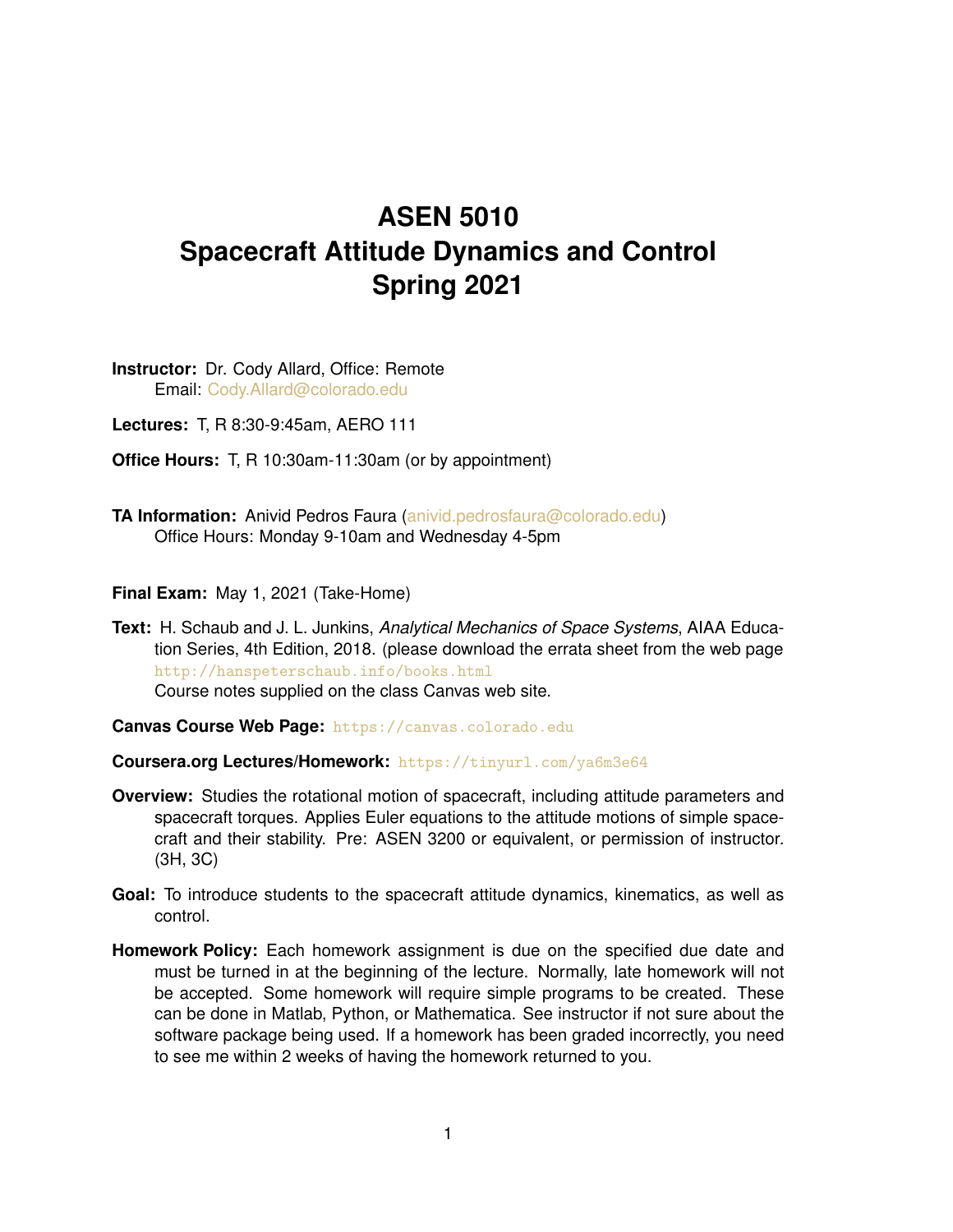- **Exams:** There will be a mid-term exam and one comprehensive final exam. If you have exam grading issues, you must see me within 2 weeks of having the exam returned to you. There will also be one course project which will require you to write a technical report. These reports must be type written and composed as a professional technical report.
- **Class Attendance:** You are expected to attend class. If you need to miss a lecture, it is your responsibility to catch up on the material. Don't go to the instructor to catch up on missed material, speak with class mates and get the notes from them. Campus policy regarding religious observances requires that faculty make every effort to reasonably and fairly deal with all students who, because of religious obligations, have conflicts with scheduled exams, assignments or required attendance. If you cannot attend a regularly scheduled class, it is up to the student to catch up on the missed material. If you cannot take an exam on a particular day, please let the instructor know at the time the exam is being scheduled.
- **Make-Up Policy:** There are no make-up homework assignments. If you miss the assignment, you get a zero for it. If you can't make an exam or a pressing reason, you need to contact the instructor *one week prior* to the exam date. If you can't take the exam for some emergency reason, you still need to notify the instructor prior to the exam. Without prior consent, there will be no make-up exams.
- **Grading Policy:** A conventional ten-point system will be used for grading. If I feel it necessary, I will curve the exam scores to reflect the difficulty level of the problems assigned. Thus, your final assigned scores on each set of papers is your true grade and should be interpreted on a 100 point scale (i.e. A(90-100), B(80-89), C(70-79), D(60-69), F(below 60)). I will assign "+" and "-" grades at my discretion. The percent worth of exams and class assignments are:

Homework/Quizzes – 20% Project – 25% Mid-Term – 25% Final Exam – 25% Mystery Points – 5%

**Spring Pause** The week of March 22-26 will be used in this class as a spring pause to provide us all with a safe and supportive way to promote health, wellness and learning without leaving campus. During this week, we wont have any exams or assignments due. We will still have class with interactive class activities that will require your attendance and be part of your final course grade. While March 25 is a wellness day, attendance is still required for all other class sessions that week. I wish we could take a regular spring break, but public health concerns prevent us from doing so. I would like to emphasize that it is still important for you all to behave responsibly. Do not use the week to travel or engage in risky behavior that could result in an outbreak on campus after we all return.

**Classroom Behavior** Both students and faculty are responsible for maintaining an appro-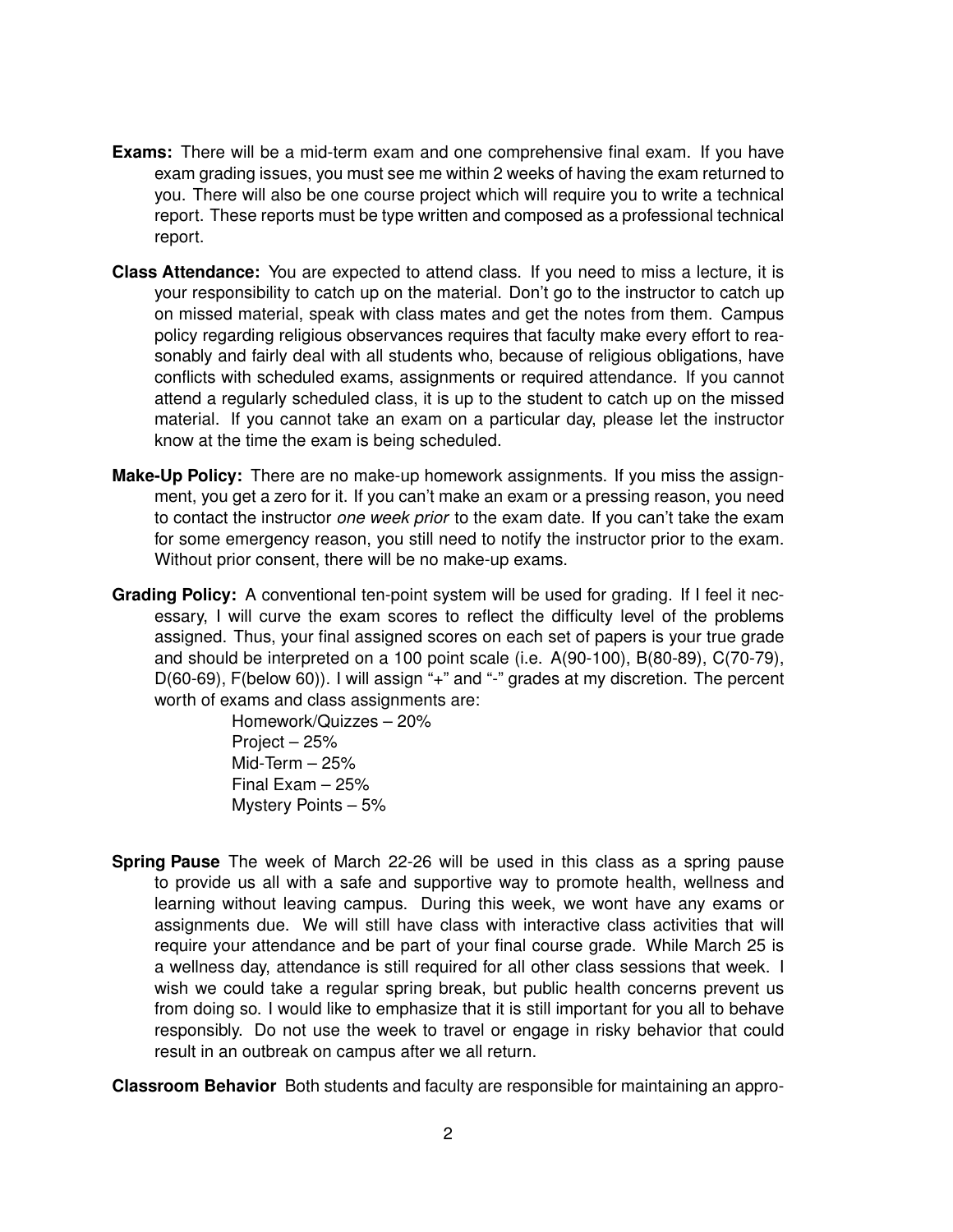priate learning environment in all instructional settings, whether in person, remote or online. Those who fail to adhere to such behavioral standards may be subject to discipline. Professional courtesy and sensitivity are especially important with respect to individuals and topics dealing with race, color, national origin, sex, pregnancy, age, disability, creed, religion, sexual orientation, gender identity, gender expression, veteran status, political affiliation or political philosophy. For more information, see the policies on [classroom behavior](http://www.colorado.edu/policies/student-classroom-and-course-related-behavior) and the [Student Code of Conduct.](https://www.colorado.edu/sccr/sites/default/files/attached-files/2020-2021_student_code_of_conduct_0.pdf)

- **Requirements for COVID-19** As a matter of public health and safety due to the pandemic, all members of the CU Boulder community and all visitors to campus must follow university, department and building requirements, and public health orders in place to reduce the risk of spreading infectious disease. Required safety measures at CU Boulder relevant to the classroom setting include:
	- maintain 6-foot distancing when possible,
	- wear a face covering in public indoor spaces and outdoors while on campus consistent with state and county health orders,
	- clean local work area,
	- practice hand hygiene,
	- follow public health orders, and
	- if sick and you live off campus, do not come onto campus (unless instructed by a CU Healthcare professional), or if you live on-campus, please alert [CU Boulder](https://www.colorado.edu/healthcenter/coronavirus-updates/symptoms-and-what-do-if-you-feel-sick) [Medical Services.](https://www.colorado.edu/healthcenter/coronavirus-updates/symptoms-and-what-do-if-you-feel-sick)

Students who fail to adhere to these requirements will be asked to leave class, and students who do not leave class when asked or who refuse to comply with these requirements will be referred to [Student Conduct and Conflict Resolution.](https://www.colorado.edu/sccr/) For more information, see the policies on [COVID-19 Health and Safety](https://www.colorado.edu/policies/covid-19-health-and-safety-policy) and [classroom behavior](https://www.colorado.edu/policies/student-classroom-course-related-behavior) and the [Student Code of Conduct.](https://www.colorado.edu/sccr/) If you require accommodation because a disability prevents you from fulfilling these safety measures, please see the "Accommodation for Disabilities" statement on this syllabus.

All students who are new to campus must complete the [COVID-19 Student Health](https://www.colorado.edu/protect-our-herd/how#anchor1) [and Expectations Course.](https://www.colorado.edu/protect-our-herd/how#anchor1) Before coming to campus each day, all students are re-quired to complete the [Buff Pass.](https://pass.colorado.edu/login) In this class, you may be reminded of the responsibility to complete the Buff Pass and given time during class to complete it.

Students who have tested positive for COVID-19, have symptoms of COVID-19, or have had close contact with someone who has tested positive for or had symptoms of COVID-19 must stay home. In this class, if you are sick or quarantined, please email me to alert me that you will be unavailable. FERPA student privacy laws does not require you to state the nature of your illness when alerting me. A "doctor's note" for classes missed due to illness is not required; campus health services no longer provide "doctor's notes" or appointment verifications.

**Accommodation for Disabilities** If you qualify for accommodations because of a disability, please submit your accommodation letter from Disability Services to your faculty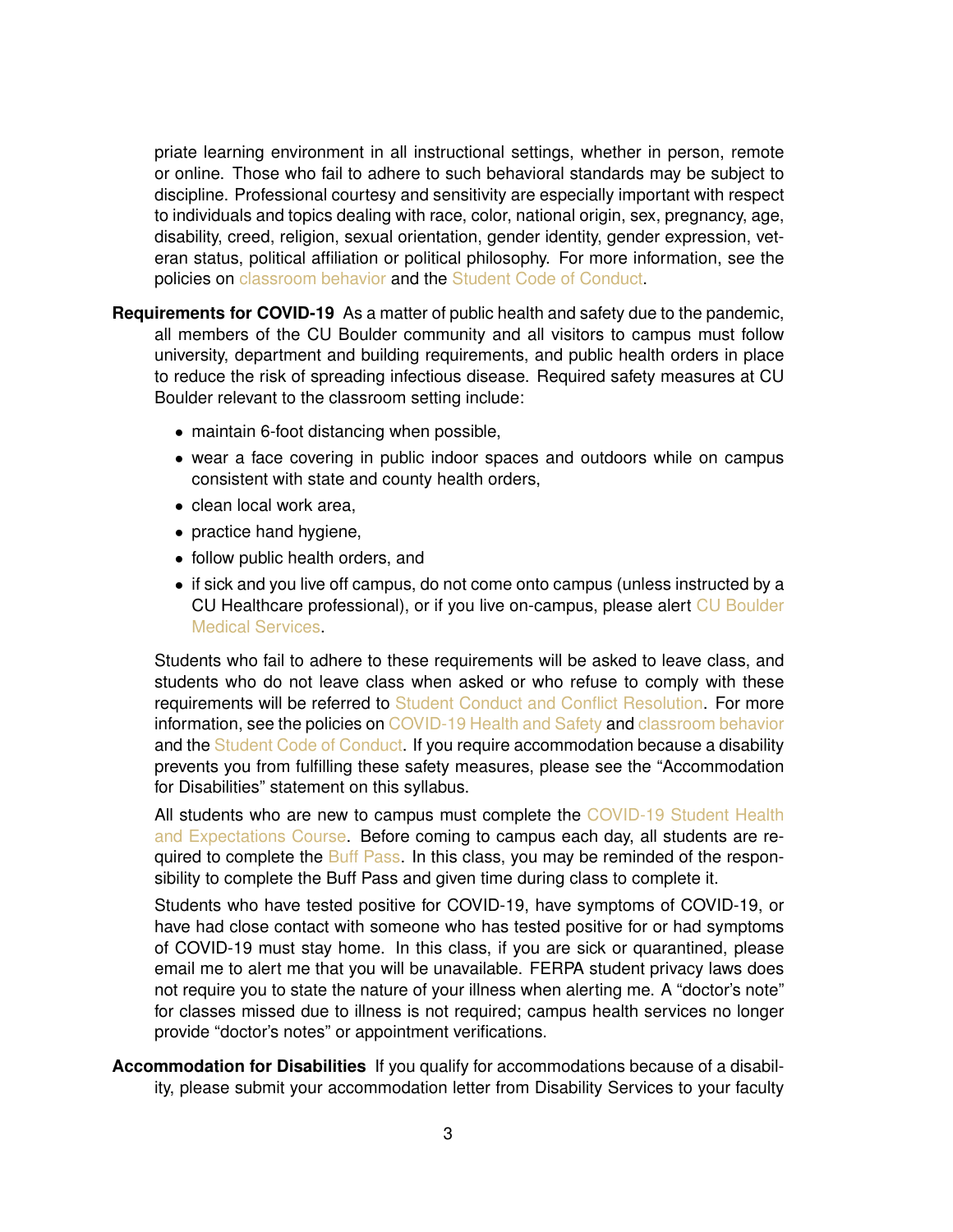member in a timely manner so that your needs can be addressed. Disability Services determines accommodations based on documented disabilities in the academic environment. Information on requesting accommodations is located on the [Disability Ser](https://www.colorado.edu/disabilityservices/students)[vices website.](https://www.colorado.edu/disabilityservices/students) Contact Disability Services at 303-492-8671 or [dsinfo@colorado.edu](mailto:dsinfo@colorado.edu) for further assistance. If you have a temporary medical condition or injury, see [Tem](http://www.colorado.edu/disabilityservices/students/temporary-medical-conditions)[porary Medical Conditions](http://www.colorado.edu/disabilityservices/students/temporary-medical-conditions) under the Students tab on the Disability Services website.

- **Preferred Student Names and Pronouns** CU Boulder recognizes that students' legal information doesn't always align with how they identify. Students may update their preferred names and pronouns via the student portal; those preferred names and pronouns are listed on instructors' class rosters. In the absence of such updates, the name that appears on the class roster is the student's legal name.
- **Honor Code:** All students enrolled in a University of Colorado Boulder course are responsible for knowing and adhering to the Honor Code. Violations of the policy may include: plagiarism, cheating, fabrication, lying, bribery, threat, unauthorized access to academic materials, clicker fraud, submitting the same or similar work in more than one course without permission from all course instructors involved, and aiding academic dishonesty. All incidents of academic misconduct will be reported to the Honor Code [\(honor@colorado.edu\)](mailto:honor@colorado.edu); 303-492-5550). Students who are found responsible for violating the academic integrity policy will be subject to nonacademic sanctions from the Honor Code as well as academic sanctions from the faculty member. Additional information regarding the Honor Code academic integrity policy can be found at the [Honor Code Office website.](https://www.colorado.edu/osccr/honor-code)
- **Sexual Misconduct, Discrimination, Harassment and/or Related Retaliation** The University of Colorado Boulder (CU Boulder) is committed to fostering an inclusive and welcoming learning, working, and living environment. CU Boulder will not tolerate acts of sexual misconduct (harassment, exploitation, and assault), intimate partner violence (dating or domestic violence), stalking, or protected-class discrimination or harassment by members of our community. Individuals who believe they have been subject to misconduct or retaliatory actions for reporting a concern should contact the Office of Institutional Equity and Compliance (OIEC) at 303-492-2127 or [cure](mailto:cureport@colorado.edu)[port@colorado.edu.](mailto:cureport@colorado.edu) Information about the OIEC, university policies, [anonymous re](https://cuboulder.qualtrics.com/jfe/form/SV_0PnqVK4kkIJIZnf)[porting,](https://cuboulder.qualtrics.com/jfe/form/SV_0PnqVK4kkIJIZnf) and the campus resources can be found on the [OIEC website.](http://www.colorado.edu/institutionalequity/)

Please know that faculty and graduate instructors have a responsibility to inform OIEC when made aware of incidents of sexual misconduct, dating and domestic violence, stalking, discrimination, harassment and/or related retaliation, to ensure that individuals impacted receive information about options for reporting and support resources.

**Religious Holidays** Campus policy regarding religious observances requires that faculty make every effort to deal reasonably and fairly with all students who, because of religious obligations, have conflicts with scheduled exams, assignments or required attendance. In this class, provide the instructor with a 2-week warning if you are unable to make an exam date due to a religious observance. If regular class lectures